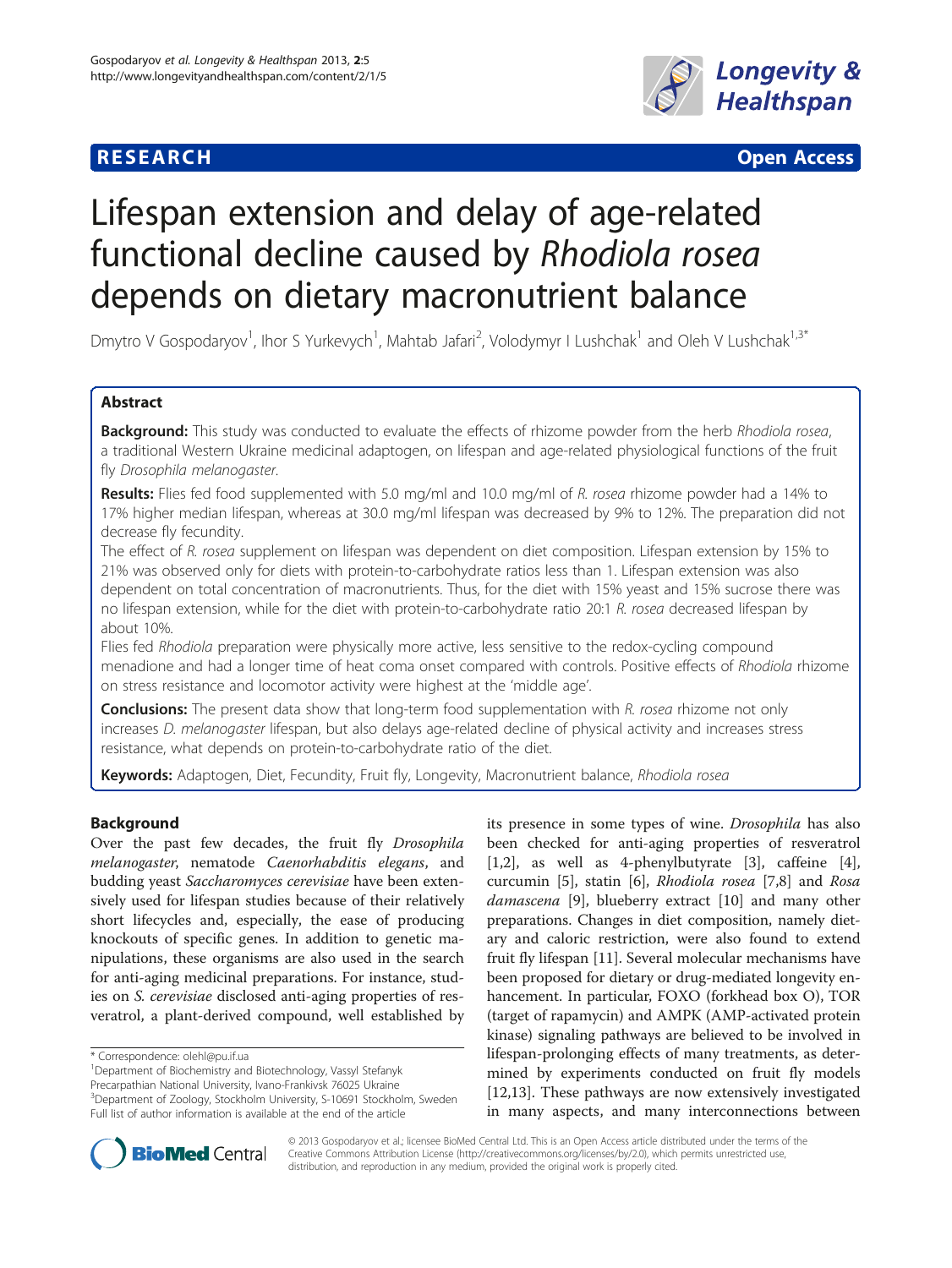them have already been reported. One of the common features of all these signaling pathways is their relation to the stress resistance of organisms [\[12,14\]](#page-12-0).

Notably, in many cases, an extended lifespan is accompanied by an increased stress resistance of survivors who have consumed food supplemented with an anti-aging medication. Moreover, one of these life-prolonging preparations, Rhodiola rosea, is a well-known adaptogenic herb. This plant is widely used in folk medicine among Ukrainians living in the Carpathian Mountains, as well as among people in other regions of Eurasia, including Finland, Russia, and China. Preparations from rhizome-like roots of this plant are shown to have cardioprotective, antidepressant, anticancer, antihyperglycemic, antinarcotic, and other beneficial activities [[15,16\]](#page-12-0). Multiple studies reported that R. rosea extract can enhance resistance to heat stress, heavy metals, and redox-cycling agents [\[17\]](#page-12-0). Experiments on the adaptogenic properties of R. rosea have been conducted in animal models, including rats [[15,18](#page-12-0)], mollusks [\[17\]](#page-12-0), and worms [[19](#page-12-0)]. Recent studies in Drosophila melanogaster have shown that R. rosea can also be used as an anti-aging pharmacological agent [\[7](#page-12-0)]. The intriguing relationship between aging and stress resistance is increasingly mentioned in contemporary gerontology [\[20](#page-12-0)]. Moreover, it was shown that many adaptogens have antiaging properties; conversely, many anti-aging preparations were found to increase adaptive capabilities [\[21\]](#page-12-0). It has also been hypothesized that stressed plants can synthesize stress-signaling molecules, which increase stress resistance of herbivorous species [\[22](#page-12-0)].

In this study, we pursued several goals. Particularly, we wished to reproduce and confirm previous results [\[7,8](#page-12-0)] independently, running experiments in Ukraine on a fruit fly line, caught from nature, and using freshly prepared unprocessed R. rosea rhizome. In some cases, especially for the newly discovered preparations, repeated tests in different laboratories are thought to be useful prior to the search for a molecular mechanism [[23\]](#page-12-0). We also tried to validate adaptogenic properties of our rhizome preparations by checking the resistance of flies fed R. rosea to potential oxidative stress, exerted by menadione, and heat stress. Along with mobility and fecundity, stress resistance can also be examined as an estimate of 'life quality'. It is noteworthy that not all life-extending medications can improve healthspan [\[24](#page-12-0)], and this may not be acceptable in the medical sense. Thus, checking healthspan indices would be important for recognition of an anti-aging remedy with minimum negative side effects. Here, we present data on the life-long stress resistance of fruit flies fed a diet supplemented with R. rosea rhizome powder.

Our last goal was to define optimal dietary conditions for the anti-aging effect of R. rosea. This effect can be modulated by different factors, and diet is thought to be one of the most critical. It is well established that diet itself can prolong or shorten lifespan [\[25](#page-12-0)]. Recent studies have shown that the median lifespan of a population depends not only on the total caloric value of the diet but also on the dietary composition [[26-28](#page-12-0)], especially the protein-to-carbohydrate ratio [[29\]](#page-12-0). If diet modulates the effect of anti-aging pharmacological intervention, the maximum life-prolonging effect may be seen only for some certain dietary conditions, whereas others might not be so favorable. The same is true for health-promoting effects. The dietary response could also provide some implications for the primary molecular targets of R. rosea bioactive compounds, among which salidroside, rosavins, and p-tyrosol are the most studied. In this work, we show how dietary composition may affect life extension and food intake with R. rosea supplement.

# Results and discussion

### Rhodiola supplementation increases median lifespan

Previously, it was found that R. rosea increased lifespan in fruit flies [[7,8\]](#page-12-0). These studies were performed at the University of California in Irvine (UCI) using R. rosea powder manufactured and processed in China, and a Drosophila melanogaster line, caught in nature and kept for a long time at the laboratory conditions. In Ukraine, Rhodiola rosea, called 'golden root', is a famous medicinal herb known to increase working capacity, stamina, and health in general. The plant grows predominantly in mountainous areas around 1000 m above mean sea level. In the Carpathian Mountains, R. rosea is relatively accessible, and the fresh roots can be collected. Virtually every year, research teams from medical universities in the West Ukraine publish their results on multiple health benefits provided by administration of R. rosea extract in local journals. Here we tried to reproduce experiments conducted previously using freshly prepared roots of R. rosea and a wild D. melanogaster line collected in western Ukraine.

We have found that supplementation of fruit fly food, containing 5% yeast and 5% sucrose, (approximately 6.25% carbohydrate and 2.25% protein) with 5.0 mg/ml and 10.0 mg/ml of R. rosea rhizome extended the median lifespan of flies of both sexes by 14% to 17% (Figure [1,](#page-2-0) Table [1](#page-2-0)). The same concentrations of R. rosea rhizome increased maximum lifespan of the females by between 3% and 6%. No significant effects on maximum lifespan were observed in males fed with food supplemented by R. rosea in mentioned concentrations. Notably, females and males fed diet supplemented with 2.5 mg/ml and 30.0 mg/ml rhizome had, respectively, a 6% and 15% lower maximum lifespan, compared with the control. Moreover, 30.0 mg/ml of R. rosea decreased median lifespan by 9% to 12% (Table [1](#page-2-0), Figure [1](#page-2-0)), demonstrating possible toxic effects of the rhizome at the higher concentrations.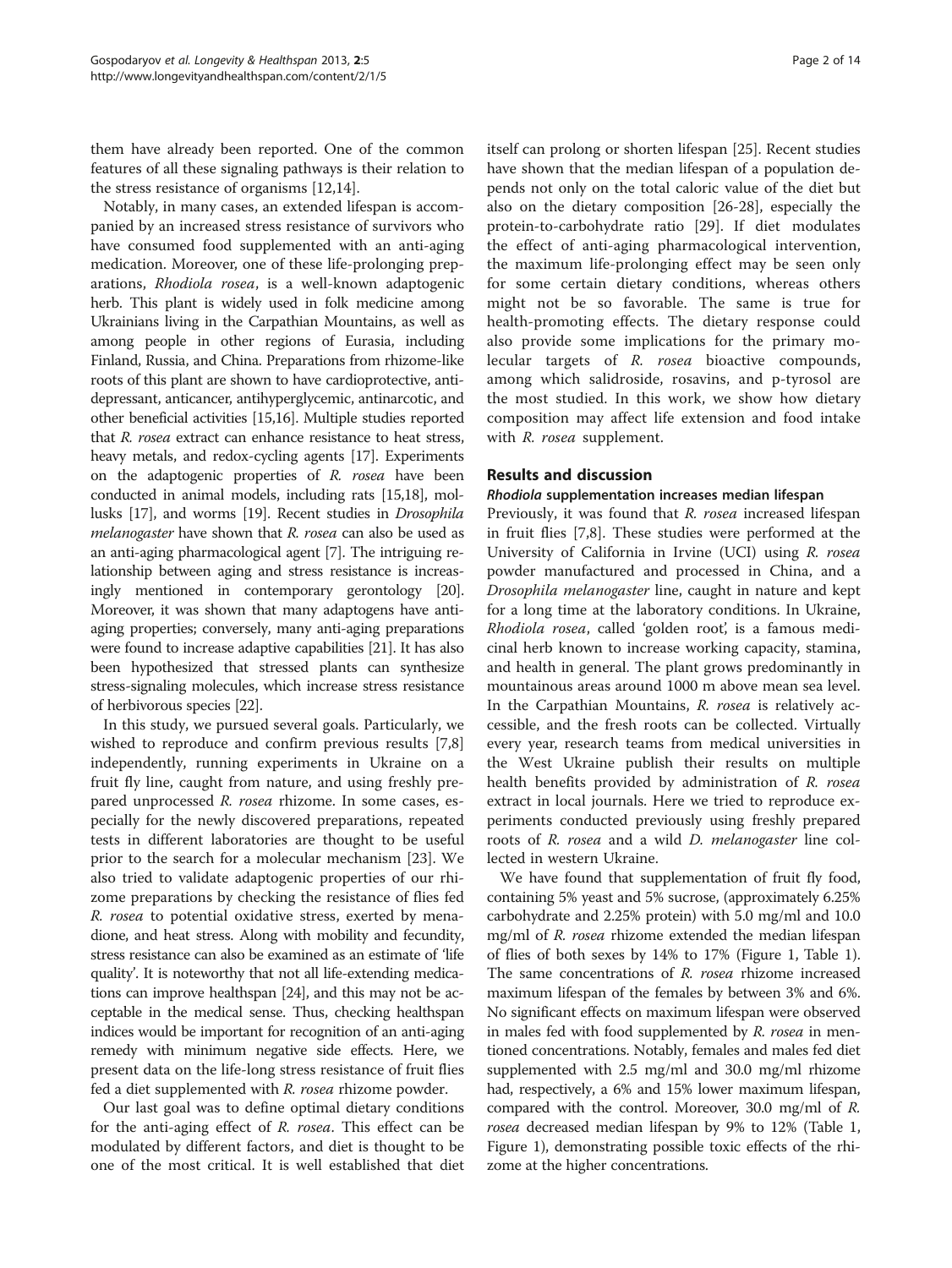<span id="page-2-0"></span>

In previous studies, flies were fed diets containing yeast paste mixed with bioactive compounds from R. rosea, as either rhizome powder [\[7](#page-12-0)] or standardized rhizome extract [[8\]](#page-12-0). The lifespan-extending concentration of R. rosea powder, which did not lead to a significant decrease in fecundity, was 60 mg/ml powder [[7](#page-12-0)]. When the extract was used, its active concentration was 25 mg of the extract per 1 ml yeast paste; however, 125 mg/ml extract exhibited a maximum effect. In these experiments, amounts of R. rosea powder mixed into fly food were several times smaller, while the highest concentration, 30.0 mg/ml, shortened lifespan. Nevertheless, it is now possible to say that R. rosea definitely increases the median lifespan of fruit fly cohorts, regardless of the preparation type, supplementation method, basic diet, or fruit fly line. The maximum increase in mean lifespan, shown in previous studies, was around 30%. In this study, an increase of up to 17% was obtained for the diet with 5% and 5% sucrose, with 10.0 mg of R. rosea rhizome powder per 1 ml of food.

The differences in the lifespan-prolonging effects obtained in previous studies and this one can be related to differences in the method of R. rosea supplementation and diet. In particular, the research team in UCI used banana-molasses food, which contains a different set of vitamins and other essential micronutrients than the plain yeast-and-sucrose food used in the current experiments. It is possible that R. rosea might prolong lifespan even further in combination with vitamins and other bioactive substances. Moreover, consumption of yeast paste by fruit flies could be less than consumption of ordinary food containing carbohydrates. This could also be the cause of the reductions in fruit fly fecundity with R. rosea preparation found in previous studies. It is known that ingestion of yeast influences the amount of eggs laid by female fruit flies [[27,30](#page-12-0)]. When yeast and R. rosea

|  |  |  |  |  |  |  |  |  |  | Table 1 Lifespan trials of the control flies and flies fed diets supplemented with <i>R. rosea</i> rhizome |  |  |  |
|--|--|--|--|--|--|--|--|--|--|------------------------------------------------------------------------------------------------------------|--|--|--|
|--|--|--|--|--|--|--|--|--|--|------------------------------------------------------------------------------------------------------------|--|--|--|

| Sex     | R. rosea rhizome concentration<br>(mg/ml) | Median lifespan<br>(days) | Degree of median lifespan extension or<br>reduction (%) | Maximum lifespan<br>(days) |
|---------|-------------------------------------------|---------------------------|---------------------------------------------------------|----------------------------|
| Females |                                           |                           |                                                         |                            |
|         | 0 (control)                               | 44                        |                                                         | $61.3 \pm 0.5$             |
|         | 2.5                                       | 47                        | $+6.8$                                                  | $59.5 \pm 0.7$             |
|         | 5.0                                       | $50*$                     | $+13.6$                                                 | $63.4 \pm 0.6***$          |
|         | 10.0                                      | $50*$                     | $+13.6$                                                 | $63.7 \pm 0.5***$          |
|         | 30.0                                      | $40*$                     | $-9.1$                                                  | 53.8 $\pm$ 0.4**           |
| Males   |                                           |                           |                                                         |                            |
|         | 0 (control)                               | 42                        |                                                         | $60.3 \pm 0.6$             |
|         | 2.5                                       | 43                        | $+2.4$                                                  | $56.7 \pm 0.6$             |
|         | 5.0                                       | 49*                       | $+16.7$                                                 | $64.3 \pm 0.5***$          |
|         | 10.0                                      | $48*$                     | $+14.3$                                                 | $63.9 \pm 0.4***$          |
|         | 30.0                                      | $37*$                     | $-11.9$                                                 | $50.4 \pm 0.8***$          |

\*Significantly different (P < 0.05) from control group as evaluated by Wilcoxon rank sum test. \*\*Significantly different in comparison with control according twoway analysis of variance for normal data with Bonferroni correction.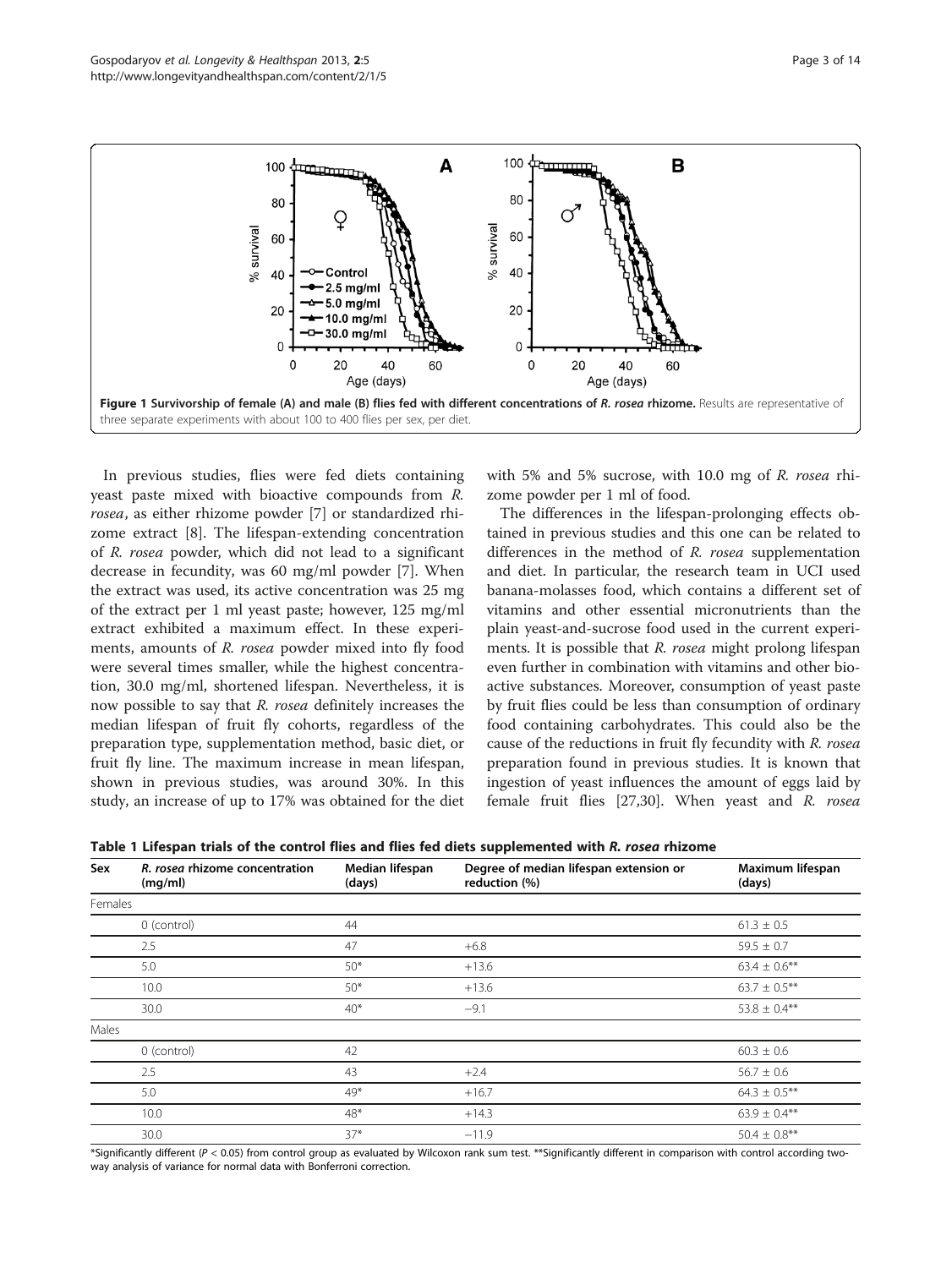preparation are combined in one supplement, the preparation might affect consumption of the whole supplement, and even at the level of food choice. In this study, we have suggested that R. rosea might influence food consumption and in this way regulate lifespan.

### Rhodiola decreases food consumption in fruit flies

Food intake was assessed in 6- and 16-day-old females by the amount of food dye, erioglaucine, ingested within 15 min intervals. Six-day-old flies kept on Rhodiolasupplemented food did not show significant difference in food consumption as compared with control flies (Figure 2), while 16-day-old individuals fed food supplemented by 5.0 mg/ml Rhodiola rhizome consumed 1.4-, 1.8-, and 3.1-fold less food than controls on diets containing 5%, 10%, and 15% yeast and sucrose, respectively. However, addition of 30.0 mg/ml of Rhodiola supplement led to a halving in ingestion of the food containing 5% yeast and 5% sucrose. Alternatively, feeding was quantified by counting the flies

sitting on the food surface directly, as described in [\[31](#page-12-0)]. The percentage of flies on the surface of the media with their proboscis extended and touching the food was significantly lower when food was supplemented with 5.0 mg/ml Rhodiola (Additional file [1:](#page-11-0) Figure S1). Thus, a reduced intake of yeast paste in previous studies could be the reason for reduced fecundity, despite it having been shown previously that the influence of R. rosea on yeast consumption is not significant [\[7\]](#page-12-0).

It was shown that feeding behavior of D. melanogaster is regulated by many mechanisms, including the TOR pathway and its target S6 kinase, the insulin signaling pathway, and developmental hormones. It was recently shown that feeding behavior of *D. melanogaster* larvae could be regulated by S6 kinase, the downstream target of TOR and phosphoinositide-dependent kinases [\[32](#page-12-0)]. Larvae with up-regulated S6K consumed less food. However, a decrease in food consumption, conferred by R. rosea preparation, implies activation of S6 kinase [\[32](#page-12-0)],

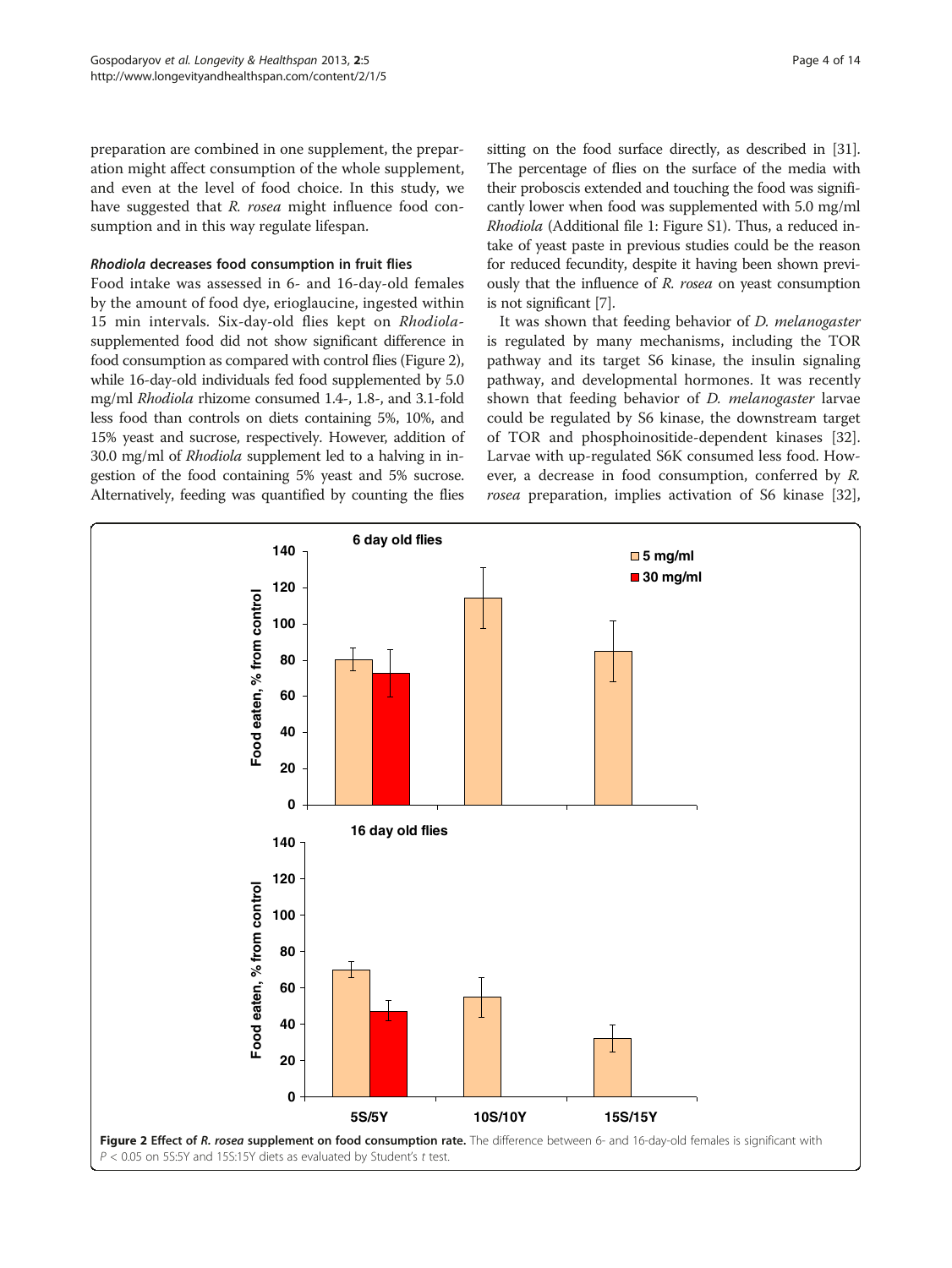and, hence, activated TOR kinase. In turn, S6 kinase may inhibit the insulin signaling pathway by phosphorylation of insulin receptor substrate, thus promoting activity of transcriptional factor FOXO (forkhead box O) [[33\]](#page-12-0). It was found that DAF-16, the FOXO homolog in C. elegans, might be involved in the life-prolonging effect of R. rosea preparations [\[19\]](#page-12-0). There are also other regulators of food intake; one of these is the juvenile hormone-binding protein Takeout [[34\]](#page-12-0). It is known that Takeout mutation results in the increased food ingestion. However, Takeout has been shown to regulate feeding time, rather than ingestion rate [[31\]](#page-12-0).

Food intake in D. melanogaster is also regulated by biogenic amines, particularly by serotonin or octopamine [[35](#page-12-0)]. Increased serotonin concentration is considered a satiety signal [[36](#page-12-0)] and inhibits food consumption in insects [[37](#page-12-0)]. It was also suggested that serotonin and octopamine might regulate insulin secretion by insulin-producing cells in Drosophila brain [\[36,38](#page-12-0)], thus potentially influencing the insulin signaling pathway. This explanation seems plausible, since R. rosea rhizome contains many compounds, such as kaempferol [\[15](#page-12-0)], found as inhibitors of monoamine oxidase, an enzyme catalyzing oxidation of biogenic amines [[39](#page-12-0)]. Moreover, it was shown that R. rosea preparations are able to inhibit monoamine oxidase [[40](#page-12-0)]. On the other hand, some monoamine oxidase inhibitors, as well as some monoamines themselves [\[41\]](#page-12-0), were shown to extend lifespan [\[42\]](#page-12-0).

Notably, our data have shown that R. rosea does not extend lifespan as much as the mth or chico mutations [[43](#page-12-0)[,44\]](#page-13-0), or other compounds, for example, 4-phenylbutyrate [[3\]](#page-12-0). In this case, it would be interesting to know which age stratum of individuals would benefit most from the R. rosea treatment. Pursuing the latter goal, we have analyzed Gompertz equation parameters as the next step.

# Consumption of Rhodiola preparation causes changes in age-independent and age-dependent mortalities

A model described by the Gompertz equation is a simple method to analyze survival data. This equation is

$$
\mu(t)=Ae^{\alpha t},
$$

where  $\mu(t)$  is the age-specific mortality rate, t is the age, A is the age-independent parameter and  $\alpha$  is the agedependent parameter. The higher  $A$  and  $\alpha$ , the higher will be the mortality rate and, hence, the shorter the median and maximum lifespans. Age-independent mortality is thought to be caused by environmental factors or by genes responsible for early-age death [[45\]](#page-13-0).

We found that *R. rosea* lowered age-independent mortality in females, but slightly increased it in males (Figure [3\)](#page-5-0). Moreover, males had higher A estimates than females, regardless of the preparation presence. However, it seems that, unlike females, the lifespan extension in males was provided by lowering the age-dependent mortality.

In our understanding, the estimates  $A$  and  $\alpha$  are not related precisely to the aging process itself, and tell us nothing about the rate of physiological changes in an individual. Nevertheless, these parameters could be examined as a good quantitative representation of the most susceptible age stratum in the cohort. For instance, a high A value would indicate accelerated dying among young individuals, while a high  $\alpha$  would indicate quick dying in a group of older individuals, which, in our case, constitutes more than 90% of the whole cohort at the time of its half-life. Thus, in this case, we could suppose that the action of R. rosea might depend on the physiological state of the organism, accelerating the death of the least robust organisms, supporting survival of the organisms with a moderate robustness, and not influencing the most robust individuals. This approach partly explains why R. rosea supports survival of 'young' female Drosophila, suggesting that they are more resistant to environmental perturbations than males of the same age. It was also reported previously that females live longer and are more resistant to different stresses than male flies [\[46\]](#page-13-0).

As a next step, we checked 'life-quality' indices, conventionally measured for *Drosophila* and other animal models of aging. Since R. rosea is known mainly by its adaptogenic properties, we also checked age-related changes in stress resistance of the treated flies.

# R. rosea supplementation increases climbing activity, heat, and oxidative stress resistance

Climbing activity is considered as a marker of healthspan in Drosophila [[47\]](#page-13-0). The association of a decline in climbing activity with age has been established in D. melanogaster. We observed that R. rosea improved climbing activity of the flies over a wide concentration range. Rhodiola-fed flies showed significantly higher climbing activity from day 16 to day 40 compared with the controls. On day 33, 36-55% of females supplemented with 2.5 mg/ml, 5.0 mg/ml, and 10.0 mg/ml of R. rosea rhizome were able to pass 5 cm distance from food surface within 20 seconds, while among control flies only 10% could fulfill this task (Figure [4](#page-5-0)A, Table [2\)](#page-6-0). Males showed similar results, with the strongest effect at  $10.0$  mg/ml R. rosea rhizome (Figure [4](#page-5-0)B, Table [2](#page-6-0)).

Many studies suggest a link between aging and stress resistance [\[19,20,](#page-12-0)[48](#page-13-0)]. In this study, R. rosea rhizome conferred resistance to heat shock and menadione-induced stress. The newly enclosed and older (up to day 34) flies of both sexes did not demonstrate any difference between control and Rhodiola-fed groups in heat-induced coma onset (Figure [5\)](#page-6-0). However, 34-day-old males, fed with the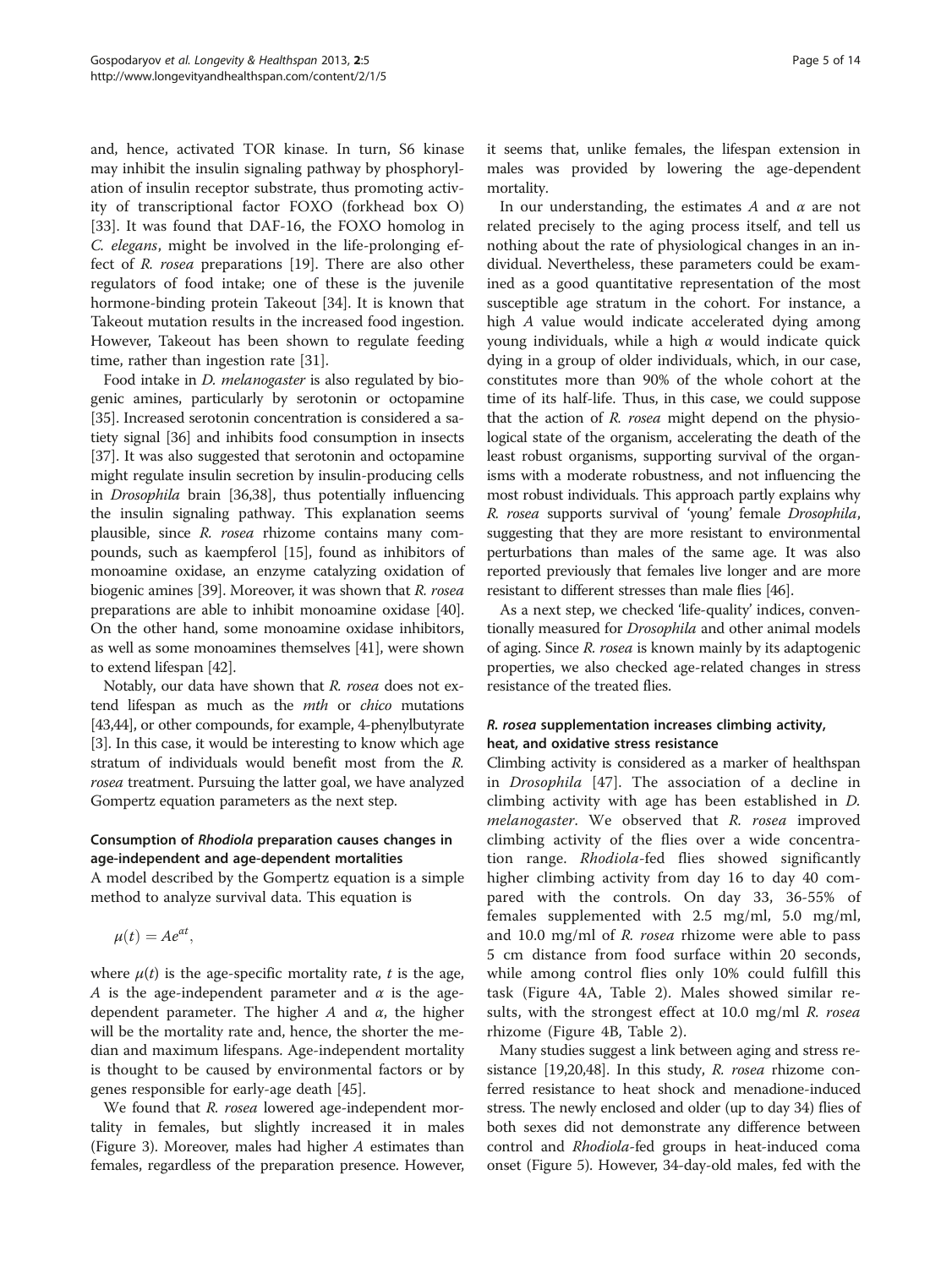<span id="page-5-0"></span>

values were reliable (P< 0.05 by Student's t-test).

food supplemented with 5.0 mg/ml and 10.0 mg/ml R. rosea rhizome had a 1.8- and 2.5-fold longer recovery time, than controls, respectively (Figure [5B](#page-6-0)). Compared with controls, 34-day-old females supplemented with 2.5 mg/ml, 5.0 mg/ml, and 10.0 mg/ml of R. rosea rhizome recovered from heat coma 1.4-, 2.1-, and 1.6-fold faster, respectively

(Figure [5C](#page-6-0)). Among males, only those receiving the 5.0 mg/ml R. rosea rhizome, recovered faster (2.6-times) from heat coma than the controls.

Recent studies have shown that heat-shock proteins (HSP) are involved in lifespan extension. In particular, Rhodiola preparations increased levels of HSP-16 in C.

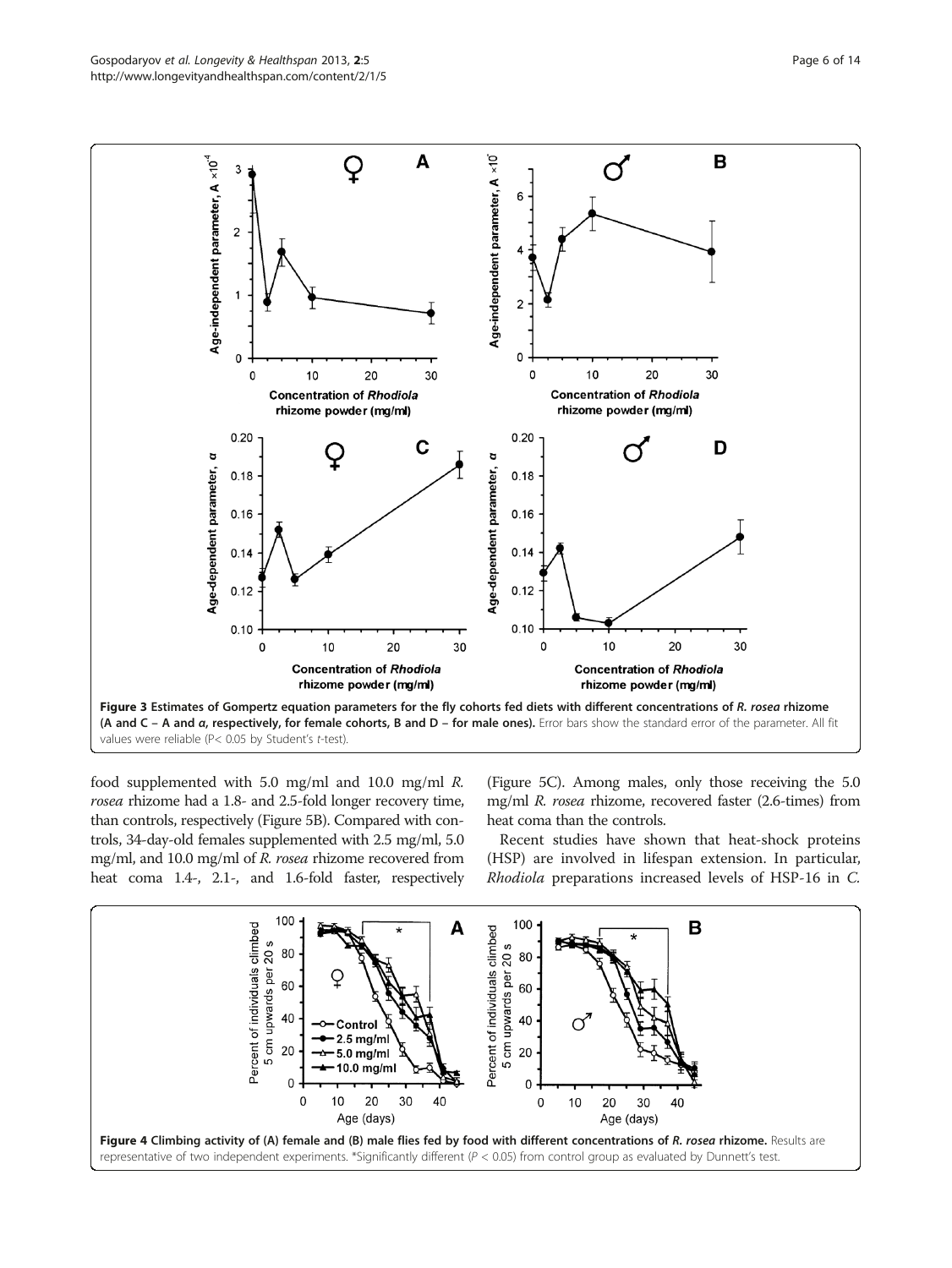<span id="page-6-0"></span>Table 2 Induced climbing activity of the control flies and flies fed food supplemented with R. rosea rhizome

| Sex     | R. rosea rhizome<br>concentration<br>(mq/ml) | Induced<br>climbing activity<br>at day 33 (%) | Induced<br>climbing activity<br>at day 45 (%) |
|---------|----------------------------------------------|-----------------------------------------------|-----------------------------------------------|
| Females |                                              |                                               |                                               |
|         | 0 (control)                                  | $9 \pm 2$                                     | ∩                                             |
|         | 2.5                                          | $36 \pm 3*$                                   | $1 \pm 1$                                     |
|         | 5.0                                          | $55 + 6*$                                     | $2 + 1$                                       |
|         | 10.0                                         | $41 + 5*$                                     | $7 + 2$                                       |
| Males   |                                              |                                               |                                               |
|         | 0 (control)                                  | $20 + 5$                                      | $8 + 5$                                       |
|         | 2.5                                          | $36 \pm 5*$                                   | $11 \pm 4$                                    |
|         | 5.0                                          | $42 + 6*$                                     | $2 + 2$                                       |
|         | 10.0                                         | $60 + 7*$                                     | $7 + 4$                                       |

\*Significantly different ( $P < 0.05$ ) from control group as evaluated by Dunnett's test.

elegans [[19\]](#page-12-0). Lifespan extension in D. melanogaster was also associated with enhanced Hsp22 levels [[49,50](#page-13-0)]. It is known that Hsp22 is synthesized after a rapid heat shock [[51\]](#page-13-0) and may be important for cell survival under this stress. Kurapati and colleagues [\[49\]](#page-13-0) showed that the level of Hsp22 mRNA was increased in both long- and shortlived lines between days 40 and 50, but later the expression of this gene was decreased. In this study, we used a rapid exposure to high temperature and observed that the flies fed the diet supplemented with R. rosea rhizome powder were more resistant to heat shock at the middle of the cohort lifetime.

Menadione (synthetic provitamin K) is a compound that produces superoxide-anion in a redox-cycling way [\[52\]](#page-13-0). In this study, an age-dependent change in menadione sensitivity was observed for both males and females (Figure [6](#page-7-0)). Among young flies (<16 days), no significant difference in sensitivity was observed between control and Rhodiola-fed groups exposed to 20 mM menadione, whereas older flies fed the herb preparation were more resistant. A 2.3-fold

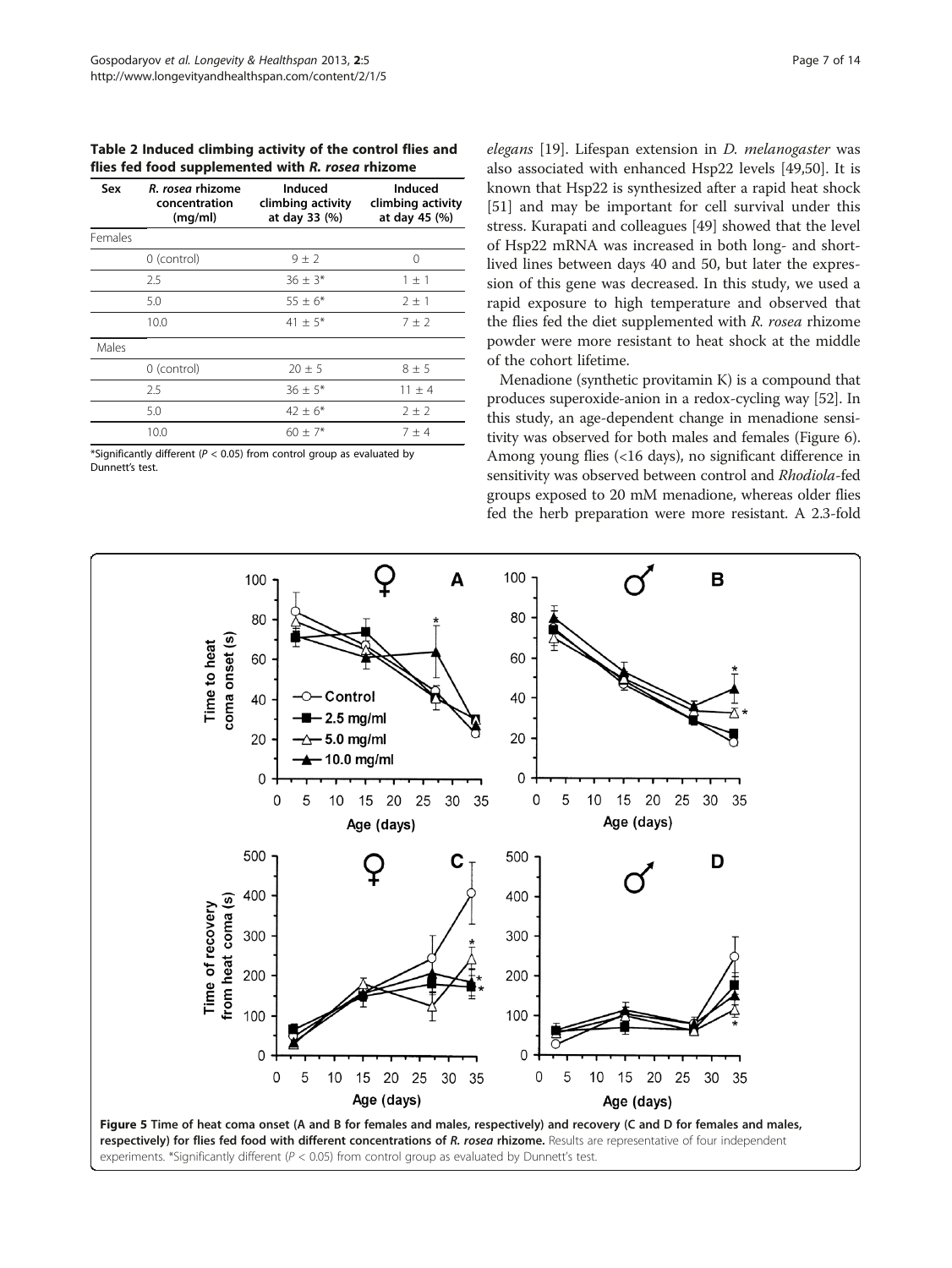<span id="page-7-0"></span>

higher resistance was observed in 31-day-old males (Figure 6B) and a 2.4-fold higher resistance was observed in 20-day-old females (Figure 6A). The difference among treated groups (2.5 mg/ml, 5.0 mg/ml, and 10.0 mg/ml R. rosea rhizome) was not statistically significant.

It was previously shown that treatment of pond snail Limnaea stagnalis larvae by R. rosea extract conferred resistance to both 600 μM menadione and heat shock under 43°C [[17](#page-12-0)]. Later, it was shown on C. elegans that adaptogens, including R. rosea, activate DAF-16/FOXO transcription factor, promoting change of its intracellular localization. In another study, performed on bladder cancer cell lines, R. rosea extract and salidroside itself increased phosphorylation of AMP-activated protein kinase, leading, most probably, to the activation of mTOR pathway [[53](#page-13-0)]. It is known that both FOXO and TOR pathways are referred to stress resistance. In particular, one of the FOXO downstream targets is manganesecontaining superoxide dismutase [[54\]](#page-13-0), which is responsible for elimination of mitochondrial superoxide and probably capable of providing a defense against redoxcycling agents, such as menadione or paraquat. However, it was found that R. rosea did not activate antioxidant responses in human osteosarcoma-derived diploid fibroblast and neuroblastoma cell lines [\[55\]](#page-13-0). In general, the findings on activation of HSP or antioxidant defenses by R. rosea are controversial. They imply that influence of R. rosea on signaling pathways is either transient, or that it does not operate directly with reactive oxygen species, but rather promotes more effective elimination of oxidized molecules (for example, autophagy).

#### R. rosea supplementation enhances fly fecundity

Many conditions, mutations, and compounds that prolong lifespan may reduce reproduction [[56](#page-13-0)]. From a medical and ethical point of view, lifespan extension at a cost of reduced reproduction would not be acceptable for the human population. In this context, there is a clear contemporary trend in searching for anti-aging remedies that do not affect reproduction [\[56\]](#page-13-0). This point seemed to us reasonable in the actual experiments. In previous studies, high doses of R. rosea powder or extract decreased egg-laying ability of fruit flies [[7,8\]](#page-12-0). We checked the same for the preparation of R. rosea, collected in the Ukrainian Carpathian Mountains.

A gradual decrease in fecundity with age in all treatment groups was observed, but R. rosea rhizome enhanced the fecundity in most age groups (Figure [7](#page-8-0)). The flies fed a diet supplemented with R. rosea rhizome demonstrated a higher fecundity on days 3 (2.5 mg/ml), 7 (all concentrations), 9 (10.0 mg/ml), 11 (all concentrations), 15, and 19 (10.0 mg/ml). It seems that  $R$ . rosea rhizome at 2.5 and 5.0 mg/ml provided a higher fecundity in young flies until approximately day 11, while 10.0 mg/ml of R. rosea rhizome enhanced fecundity from day 7 until day 19. The maximum effect was found at 10.0 mg/ml. There was found to be a positive relationship between fly fecundity and supplementation with 10.0 mg/ml R. rosea (the point-biserial correlation coefficient was equal 0.38 with  $P = 0.0033$ ).

To investigate the possible positive effect of R. rosea preparation on the egg-laying ability of female Drosophila, we measured the mating speed and duration of copulation in the control and *Rhodiola*-treated flies. These parameters, as well as the percentage of mated females and copulated flies, were not significantly different at any concentration of Rhodiola rhizome used (Figure [8](#page-9-0)). The number of eclosed offspring was also not affected.

A decrease in fecundity is often considered to be due to caloric restriction. Current data on fecundity suggest that R. rosea preparation might not mimic calorie restriction. All our observations on fecundity partially support the assumption that R. rosea may preserve biogenic amines from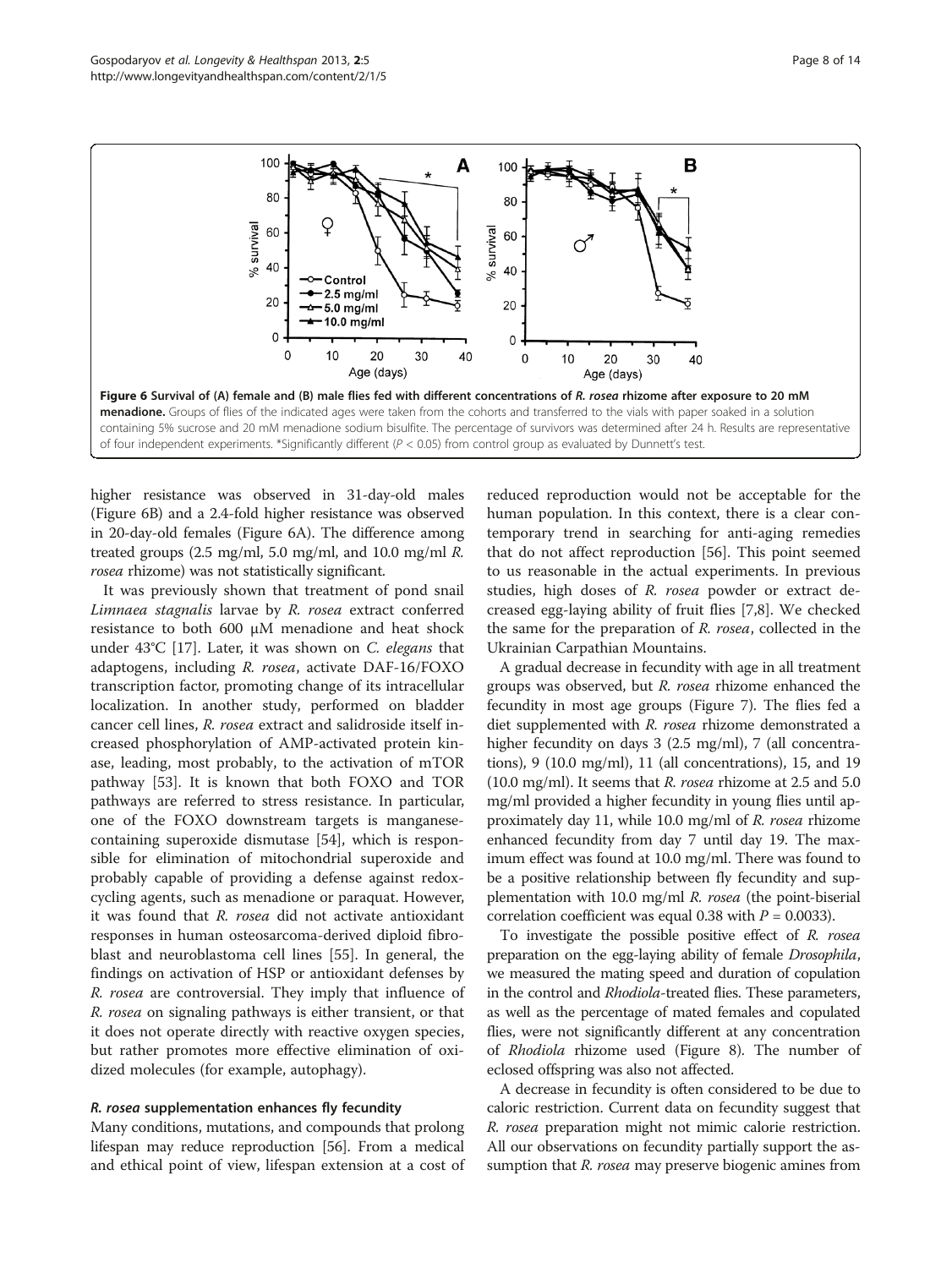<span id="page-8-0"></span>

oxidation by inhibition of monoamine oxidase. In particular, it has recently been shown that octopamine is required for egg release from ovary [\[57\]](#page-13-0), while serotonin is needed for male ejaculation [\[58\]](#page-13-0).

# Effects of protein-to-carbohydrate ratio on the lifespan extension by Rhodiola

Recent studies have shown that bioactive compounds of R. rosea, particularly salidroside, may affect the mTOR (mammalian target of rapamycin) pathway [[53](#page-13-0)]. It is known, that dietary protein-to-carbohydrate (P:C) ratio influences TOR signaling in *D. melanogaster* [\[29\]](#page-12-0) and hence, lifespan, stress resistance, and food consumption [\[13](#page-12-0)]. In this way, a specific diet could modulate the lifespanprolonging effect of R. rosea. In this study, we conducted a pilot experiment assessing lifespan extension by R. rosea on eight diets with different P:C ratios. The lifespan assays were conducted using mortality cages [[59\]](#page-13-0). Yeast was used as the protein source, while sucrose was used as the carbohydrate source.

We obtained similar results on the diet with composition close to the one described previously. Diet-response surfaces show that the highest median lifespan was reached on diets with a P:C ratio around 0.36 for the diet with 5 g/l yeast and sucrose (Figure [9](#page-10-0), A and B). These data converge with those described by Skorupa et al. [\[28\]](#page-12-0). However, the environment, namely the vials or mortality cage, as well as peculiarities of protein and micronutrient source, might also influence lifespan parameters. In particular, in our previous study, fruit flies lived approximately 80 days in vials on the diet with 10% sucrose with only 0.25% yeast extract [[60](#page-13-0)], whereas in this study, fruit flies lived around 30 days in cages on a similar diet, (0.25% yeast, 10% sucrose; corresponding to around 10.1% carbohydrates and 0.11% protein).

Rhizome powder of R. rosea added to the diet at a concentration of 5 mg/ml extended mean lifespan by up to 11% to 15% on diets with P:C ratios of 0.044, 0.2, and 0.36, except the diet with 15% yeast and sucrose (15Y:15S), and up to 21% on the diet with P:C ratio 0.011 (Figure [9C](#page-10-0)). However, there was no significant extension on the diets with P:C ratios 1 (less than 9%) and 0.36 (15Y:15S), while on the diet with a P:C ratio 1.5 (5Y:0.25S) R. rosea supplementation decreased lifespan by about 10%.

These data lead us to suggest that the macronutrients, being at high concentration in the food, may cancel out the beneficial effect of R. rosea on Drosophila lifespan. This effect seems to be caused by the increased amount of protein in the diet. Additionally, the P:C ratio along with food consumption should also be taken into account.

# Conclusions

Our current data indicate that R. rosea from the Carpathian Mountains increases lifespan and improves healthspan in a fruit fly line caught in the same region. However, the lifespan-prolonging effect of R. rosea on the fruit fly depends on the protein-to-carbohydrate ratio fed to it. Diets with high protein-to-carbohydrate ratios or high caloricity do not support the beneficial action of R. rosea on longevity. We also demonstrated that lifespan extension by R. rosea might depend on the physiological state of organism, being beneficial for individuals with moderate robustness. The maximum anti-stress effect of R. rosea is also observed for individuals with ages close to the half-life of the cohort.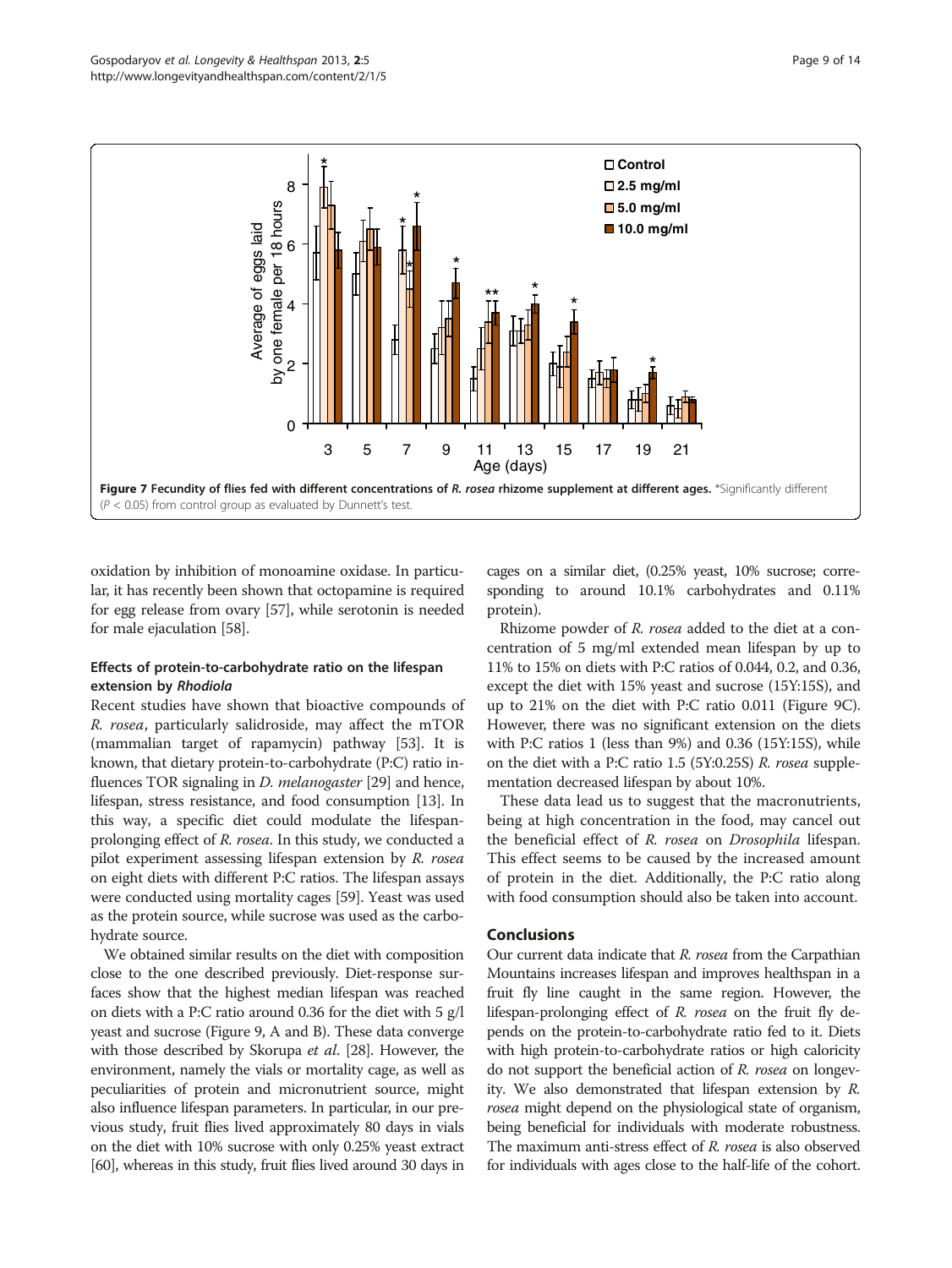<span id="page-9-0"></span>

In addition to lifespan extension, R. rosea retards agedependent decline in 'life-quality' indices of aged D. melanogaster individuals, such as climbing activity. The preparation from Carpathian R. rosea used in our study also has a positive effect on fruit fly egg-laying ability.

Although our work mainly supports previous reports on the anti-aging effects of R. rosea preparations, more work is needed to optimize dosage, evaluate its anti-aging effects on other model organisms, such as mammals, and identify putative and active compounds of R. rosea that might provide an opportunity to decipher the molecular mechanisms of Rhodiola components. Current data on these mechanisms remain controversial, suggesting involvement

of the key regulators of longevity and stress resistance, namely transcription factor FOXO and TOR kinase. However, all molecular studies were performed on different models. We suppose that these mechanisms differ in unicellular and multicellular organisms, as well as in cell cultures, most of which are derived from tumors. The difference may be between simplistic organisms, like fruit flies or nematodes, and organisms with highly developed hormonal system, like mammals. Thus, future research foresees a molecular approach, beginning with unicellular organisms and purified bioactive compounds of R. rosea, and ending up with vertebrate models, close to human beings.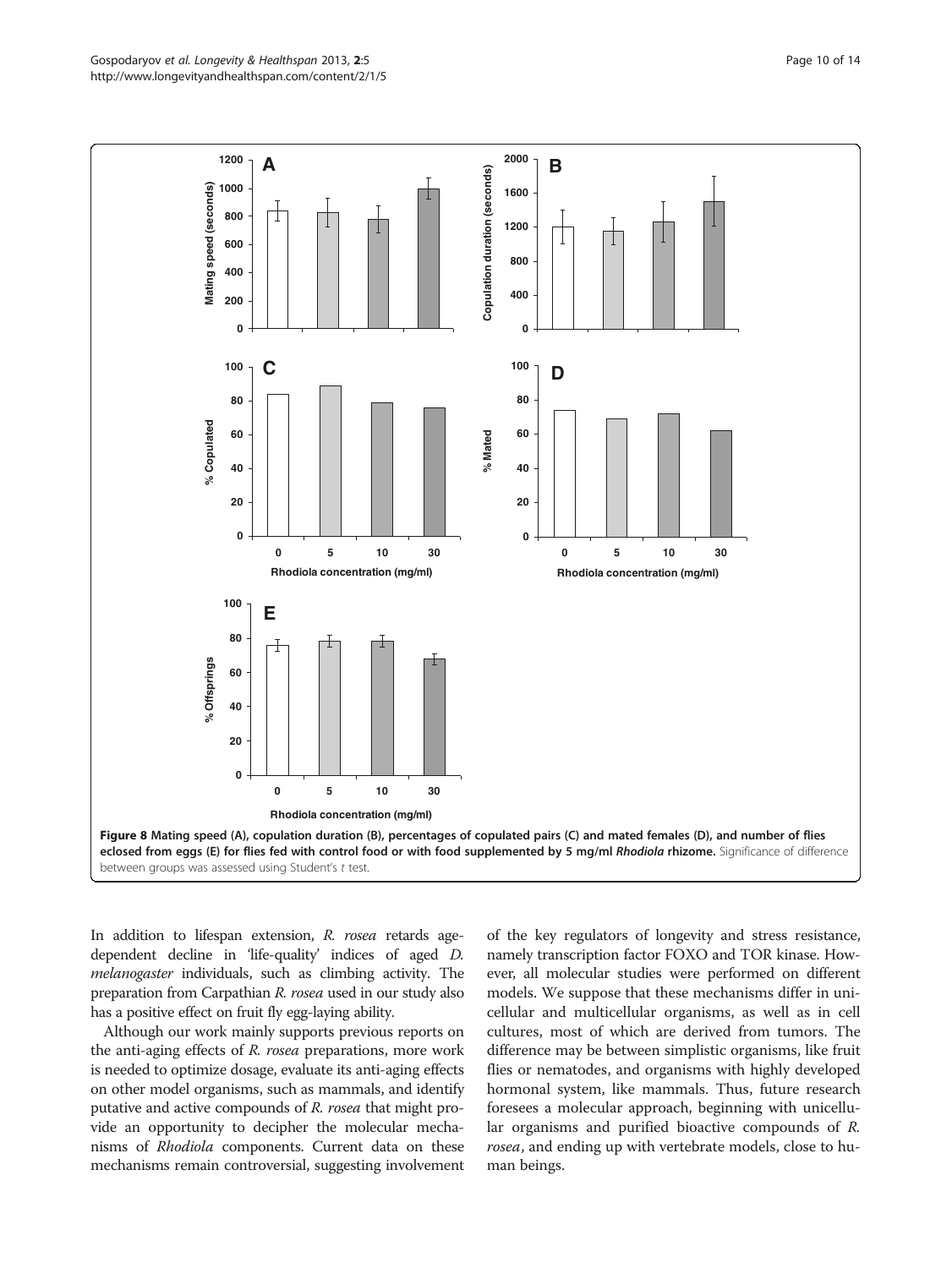#### Drosophila stock and media

Founder flies (called 'IF') were collected in the southeast part of Ivano-Frankivsk (Western Ukraine) in August 2007. For the present investigations, the 20th and further generations from founder flies were used. General stocks were reared on a medium containing 5% molasses, 6% baker's yeast and 1.3% agar-agar. For mold growth inhibition, the medium was supplemented by 0.4% propionic acid. Experimental food contained 5% sucrose and yeast and was solidified with 1.5% of agar. Rhizomes of R. rosea (collected in the Ukrainian Carpathian Mountains near Lazeshchyna) were finely ground and added to experimental food in concentrations of 2.5, 5.0, 10.0, and 30.0 mg/ml. Flies were reared at 25°C with a 12:12 light–dark cycle and a humidity of about 60%. All components of the fly food were taken from local manufacturers. Among them, propionic acid was of analytical grade.

#### Rhodiola rosea preparation

Alkemists Pharmaceuticals (Costa Mesa, CA) characterized our *R. rosea* rhizome powder using high-performance liquid chromatography (HPLC). According to all animal and clinical studies, extracts of R. rosea should be standardized to greater than 1.5% salidroside and about 3% total rosavins (rosavin, rosarin, and rosin). The HPLC of our rhizome powder showed 1.9% salidroside and 2.5% total rosavins.

#### Lifespan assay

Mated flies were separated and transferred into glass vials (15  $\times$  150 mm) containing 1.25 ml of the experimental food. Each vial contained ten flies. Flies were transferred to vials with fresh food every other day and survivors were counted. Survival curves show means (by each time point) from three independent lifespan tests, in which about 150 to 400 flies of every sex for each concentration of R. rosea rhizome powder were used. Maximum lifespan was defined as the mean lifespan of the last 10% survivors. Survivorship curves were fitted by the equation:

$$
N_t = N_0 \cdot \exp\left\{\frac{A(1 - \exp(\alpha t))}{\alpha}\right\}
$$

[[61](#page-13-0)], where  $N_t$  is the number of live individuals at any time,  $N_0$  is the initial cohort size, A is the age-independent parameter of the Gompertz equation, and  $\alpha$  is the age-

<span id="page-10-0"></span>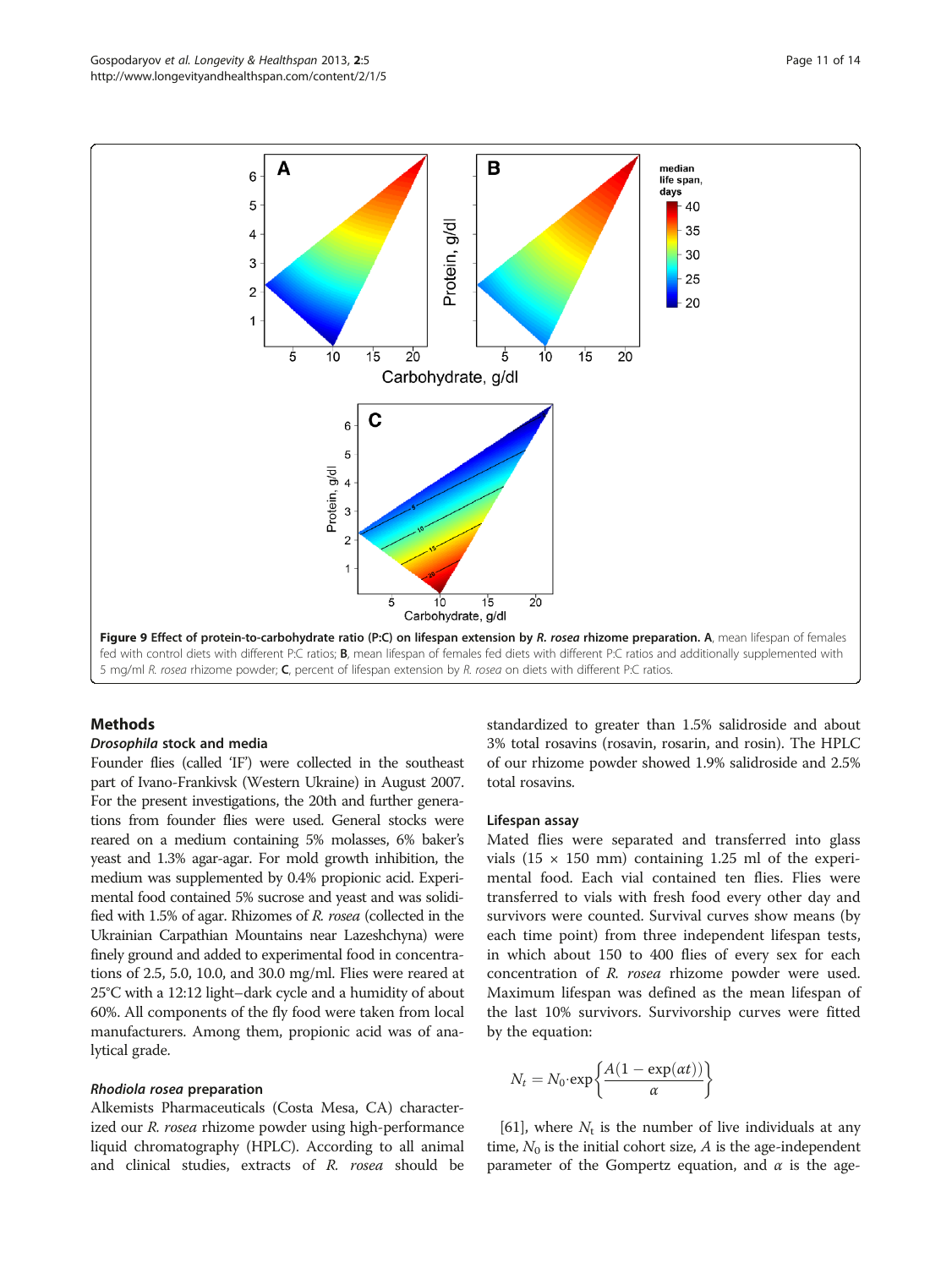<span id="page-11-0"></span>dependent parameter of the Gompertz equation. R-project software (version 2.9.2) with the package *minpack.lm* was used for the calculation of Gompertz equation parameters from this function minimized by Levenberg-Marquardt method.

#### Dietary response experiments

Diets with different concentrations (in g/dl) of yeast (Y) and sucrose (S) were used: 0.25Y:10S, 1Y:10S, 5Y:0.25S, 5Y:1S, 5Y:5S, 5Y:10S, 10Y:10S, 15Y:15S. Food was solidified with 1.5% agar and preserved from mold growth by 0.4% propionic acid. Cages were made from 15-cm diameter pipe. A plastic vial with food was screwed to the cage through a hole in the sidewall. The number of dead flies was checked every second day. Dead individuals were sucked out by an aspirator through the rubber-covered hole on the sidewall opposite to the food vial hole.

Diet-response surfaces were visualized by non-parametric thin splines using the fields package in R (version 2.14.1).

### Food consumption assay

Food consumption was measured as described by Lushchak et al. [\[62\]](#page-13-0) with the following modifications. Groups of ten flies fed each particular diet were placed for 15 min on the same food with 0.5% food dye erioglaucine. After feeding, each group of flies was immediately frozen in liquid nitrogen. The flies were then homogenized in 100 μl of 50 mM potassium phosphate buffer (pH 7.5) and centrifuged at 13,500g for 15 min, and the supernatant was transferred to a new tube containing 100 μl of the buffer for dilution. Diluted samples were measured in a 96-well microplate reader at 629 nm. A solution of dye diluted in 50 mM potassium phosphate buffer was used to build a calibration curve. The optical density of the homogenates from flies consuming corresponding diets without the dye was used as a blank. Alternatively, fly feeding was quantified by direct observation, as described in [\[31](#page-12-0)].

#### Physiology assays

To assess fruit fly fecundity, one male and one female fly were reared in small vials ( $15 \times 60$  mm) with 0.7 ml of experimental food with or without R. rosea rhizome supplement. Food was changed every other day. The number of eggs laid by one female was determined at 18 h after fly transfer on fresh food. Each bar on the histogram represents a mean  $\pm$  standard error of the mean (SEM) from the values obtained from 25 fly pairs for each concentration of R. rosea rhizome.

The mating speed, copulation duration, percentage of copulated flies and number of mated females were determined by the protocol described by Chadha [[63](#page-13-0)].

To test climbing activity, ten flies of respective age were gently tapped to the bottom of the vial. After 20 seconds, the percentage of flies that passed a distance of

5 cm was counted. Each point of the curve represents a mean ± SEM from 24 values collected at two independent measurements. The measurement was routinely conducted for 12 vials with eight to ten experimental flies per dose of R. rosea root powder, per sex. Each vial was tested three times at each time point and mean

To determine menadione resistance, ten flies were transferred every fifth or sixth day into empty vials for 4 h of starvation. After starvation, flies were transferred into vials containing folded and rammed strips  $(2.4 \times 12 \text{ cm})$  of four-layer cellulose filter paper soaked with 0.8 ml of 20 mM menadione sodium bisulfite (Sigma-Aldrich Co.) in 5% sucrose solution. Survivors were counted after 24 h of exposure.

To evaluate resistance to heat stress, single flies were transferred into small glass vials with cotton stoppers. Vials were incubated in a water bath adjusted to 43°C. The time to onset of heat knock-down and the time to full restoration of mobility were recorded.

### Statistical analysis

values were calculated.

Comparison of survivorship was performed by Wilcoxon rank sum test using R-project software with the package exactRankTests. Climbing activity, oxidative stress, and heat-shock resistance, as well as fecundity data were analyzed using Dunnett's test. Data from all other assays were compared by Student's t-test.

# Additional file

[Additional file 1: Figure S1.](http://www.biomedcentral.com/content/supplementary/2046-2395-2-5-S1.tiff) Feeding rates of female Drosophila on food media with different nutrient concentrations and supplemented with R. rosea. Feeding rates were recorded by direct observation as the proportion of time flies spent on the surface of the media with their proboscis extended and touching the food. Replicate measurements of the proportion of females feeding versus those not feeding were recorded during a 2-h period on the days shown. Significant differences were seen between flies fed the control diet (upper panel) and the diet supplemented with 5.0 mg/ml R. rosea (lower panel).

#### Abbreviations

AMPK: AMP-activated protein kinase; FOXO: forkhead box O; HPLC: highperformance liquid chromatography; HSP: heat-shock proteins; mTOR: mammalian target of rapamycin; P:C: protein-to-carbohydrate ratio; SEM: standard error of the mean; TOR: target of rapamycin.

#### Competing interests

The authors declare that they have no competing interests.

#### Authors' contributions

DVG performed the fecundity assay, participated in the lifespan, climbing activity, and menadione resistance assays, analyzed the Gompertz equation estimates, diet response surfaces and the fecundity and heat-shock resistance data, wrote the manuscript draft, and edited all its subsequent versions. ISY performed dietary response and food consumption assays. VIL co-designed research, critically discussed data, and co-edited the manuscript. MJ arranged HPLC analysis for rhizome of Carpathian R. rosea, made critical remarks on data performance, and co-edited the manuscript. OVL designed research, governed all assays, took part in lifespan, climbing activity,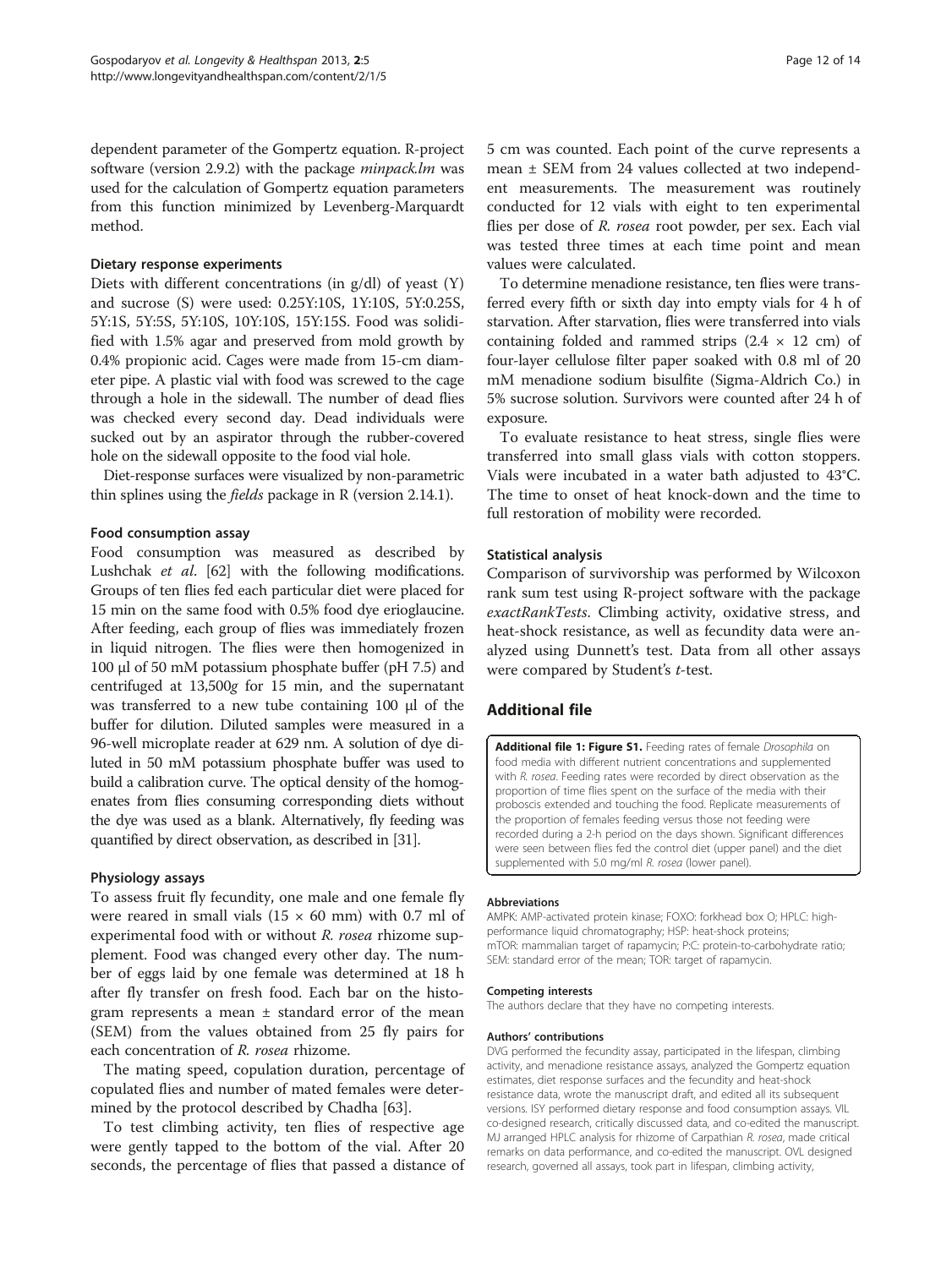<span id="page-12-0"></span>menadione and heat-shock resistance assays, analyzed lifespan, climbing activity, menadione resistance data, and co-edited the final version of the manuscript. All authors read and approved the final manuscript.

#### Acknowledgements

We are grateful to B Rovenko, A Gloviak, M Zhdanyuk, K Koturbash, and N Perkhulyn for technical assistance in experiments and Dr. Mike Gerards for improvements to the quality of our written English. In addition, we are grateful to Katharine M Mullen for the help in the curve-fitting procedure using the minpack.lm package. We also thank Professor Thomas B Kirkwood for sharing reprint versions of his manuscripts.

#### Author details

<sup>1</sup>Department of Biochemistry and Biotechnology, Vassyl Stefanyk Precarpathian National University, Ivano-Frankivsk 76025 Ukraine. <sup>2</sup>Department of Pharmaceutical Sciences, University of California, Irvine, CA 92697 USA. <sup>3</sup>Department of Zoology, Stockholm University, S-10691 Stockholm, Sweden.

#### Received: 19 April 2012 Accepted: 11 February 2013 Published: 2 April 2013

#### References

- Bass TM, Weinkove D, Houthoofd K, Gems D, Partridge L: Effects of resveratrol on lifespan in Drosophila melanogaster and Caenorhabditis elegans. Mech Ageing Dev 2007, 128:546–552.
- 2. Wang C, Wheeler CT, Alberico T, Sun X, Seeberger J, Laslo M, Spangler E, Kern B, de Cabo R, Zou S: The effect of resveratrol on lifespan depends on both gender and dietary nutrient composition in Drosophila melanogaster. Age (Dordr) 2013, 35:69–81.
- 3. Kang HL, Benzer S, Min KT: Life extension in Drosophila by feeding a drug. Proc Natl Acad Sci USA 2002, 99:838–843.
- 4. Nikitin AG, Navitskas S, Gordon LA: Effect of varying doses of caffeine on life span of Drosophila melanogaster. J Gerontol A Biol Sci Med Sci 2008, 63:149–150.
- 5. Lee KS, Lee BS, Semnani S, Avanesian A, Um C-Y, Jeon HJ, Seong KM, Yu K, Min KJ, Jafari M: Curcumin extends life span, improves health span, and modulates the expression of age-associated aging genes in Drosophila melanogaster. Rejuvenation Res 2010, 13:561–570.
- 6. Spindler SR, Li R, Dhahbi JM, Yamakawa A, Mote P, Bodmer R, Ocorr K, Williams RT, Wang Y, Ablao KP: Statin treatment increases lifespan and improves cardiac health in Drosophila by decreasing specific protein prenylation. PLoS One 2012, 7:e39581.
- 7. Jafari M, Felgner JS, Bussel II, Hutchili T, Khodayari B, Rose MR, Vince-Cruz C, Mueller LD: Rhodiola: a promising anti-aging Chinese herb. Rejuvenation Res 2007, 10:587–602.
- Schriner SE, Abrahamyan A, Avanessian A, Bussel I, Maler S, Gazarian M, Holmbeck MA, Jafari M: Decreased mitochondrial superoxide levels and enhanced protection against paraquat in Drosophila melanogaster supplemented with Rhodiola rosea. Free Radic Res 2009, 43:836–843.
- 9. Schriner SE, Katoozi NS, Pham KQ, Gazarian M, Zarban A, Jafari M: Extension of Drosophila lifespan by Rosa damascena associated with an increased sensitivity to heat. Biogerontology 2012, 13:105-117.
- 10. Peng C, Zuo Y, Kwan KM, Liang Y, Ma KY, Chan HYE, Huang Y, Yu H, Chen ZY: Blueberry extract prolongs lifespan of Drosophila melanogaster. Exp Gerontol 2012, 47:170–178.
- 11. Tatar M: The plate half-full: status of research on the mechanisms of dietary restriction in Drosophila melanogaster. Exp Gerontol 2011, 46:363–368.
- 12. Bjedov I, Partridge L: A longer and healthier life with TOR downregulation: genetics and drugs. Biochem Soc Trans 2011, 39:460–465.
- 13. Partridge L, Alic N, Bjedov I, Piper MDW: Ageing in Drosophila: the role of the insulin/IGF and TOR signaling network. Exp Gerontol 2011, 46:376–381.
- 14. Mattila J, Bremer A, Ahonen L, Kostiainen R, Puig O: Drosophila FoxO regulates organism size and stress resistance through an adenylate cyclase. Mol Cell Biol 2009, 29:5357–5365.
- Saratikov AS, Krasnov EA: Rhodiola rosea is a Valuable Medicinal Plant (Golden Root). Tomsk: Tomsk State University Press; 1987.
- 16. Kelly GS: Rhodiola rosea: a possible plant adaptogen. Altern Med Rev 2001, 6:293–302.
- 17. Boon-Niermeijer EK, van den Berg A, Wikman G, Wiegant FA: Phytoadaptogens protect against environmental stress-induced death of embryos from the freshwater snail Lymnaea stagnalis. Phytomedicine 2000, 7:389–399.
- 18. Mattioli L, Perfumi M: Rhodiola rosea L, extract reduces stress- and CRFinduced anorexia in rats. J Psychopharmacol (Oxford) 2007, 21:742–750.
- 19. Wiegant FAC, Surinova S, Ytsma E, Langelaar-Makkinje M, Wikman G, Post JA: Plant adaptogens increase lifespan and stress resistance in C. elegans. Biogerontology 2009, 10:27–42.
- 20. Miller RA: Cell stress and aging: new emphasis on multiplex resistance mechanisms. J Gerontol A Biol Sci Med Sci 2009, 64:179-182.
- 21. Vaiserman AM: Life extension by anti-aging drugs: hormetic explanation? Am J Pharmacol Toxicol 2008, 3:14-18.
- 22. Lamming DW, Wood JG, Sinclair DA: Small molecules that regulate lifespan: evidence for xenohormesis. Mol Microbiol 2004, 53:1003–1009.
- 23. Couzin-Frankel J: Genetics. Aging genes: the sirtuin story unravels. Science 2011, 334:1194–1198.
- 24. Avanesian A, Khodayari B, Felgner JS, Jafari M: Lamotrigine extends lifespan but compromises health span in Drosophila melanogaster. Biogerontology 2010, 11:45–52.
- 25. Simpson SJ, Raubenheimer D: Caloric restriction and aging revisited: the need for a geometric analysis of the nutritional bases of aging. J Gerontol A Biol Sci 2007, 62:707–713.
- 26. Mair W, Piper MDW, Partridge L: Calories do not explain extension of life span by dietary restriction in Drosophila. PLoS Biol 2005, 3:e223.
- 27. Piper MDW, Partridge L: Dietary restriction in Drosophila: delayed aging or experimental artefact? PLoS Genet 2007, 3:e57.
- 28. Skorupa DA, Dervisefendic A, Zwiener J, Pletcher SD: Dietary composition specifies consumption, obesity, and lifespan in Drosophila melanogaster. Agina Cell 2008, 7:478-490.
- 29. Simpson SJ, Raubenheimer D: Macronutrient balance and lifespan. Aging (Albany NY) 2009, 1:875–880.
- 30. Lee KP, Simpson SJ, Clissold FJ, Brooks R, Ballard JWO, Taylor PW, Soran N, Raubenheimer D: Lifespan and reproduction in Drosophila: new insights from nutritional geometry. Proc Natl Acad Sci USA 2008, 105:2498–2503.
- 31. Wong R, Piper MDW, Wertheim B, Partridge L: Quantification of food intake in Drosophila. PLoS One 2009, 4:e6063.
- 32. Wu Q, Zhang Y, Xu J, Shen P: Regulation of hunger-driven behaviors by neural ribosomal S6 kinase in Drosophila. Proc Natl Acad Sci USA 2005, 102:13289–13294.
- 33. Dann SG, Selvaraj A, Thomas G: mTOR Complex1-S6K1 signaling: at the crossroads of obesity, diabetes and cancer. Trends Mol Med 2007, 13:252–259.
- 34. Meunier N, Belgacem YH, Martin JR: Regulation of feeding behaviour and locomotor activity by takeout in Drosophila. J Exp Biol 2007, 210:1424-1434.
- 35. Nässel DR: Insulin-producing cells and their regulation in physiology and behavior of Drosophila. Can J Zool 2012, 90:476-488.
- 36. Ruaud AF, Thummel CS: Serotonin and insulin signaling team up to control growth in Drosophila. Genes Dev 2008, 22:1851–1855.
- 37. Falibene A, Rössler W, Josens R: Serotonin depresses feeding behaviour in ants. J Insect Physiol 2012, 58:7-17.
- 38. Luo J, Becnel J, Nichols CD, Nässel DR: Insulin-producing cells in the brain of adult Drosophila are regulated by the serotonin 5-HT<sub>1A</sub> receptor. Cell Mol Life Sci 2012, 69:471-484.
- 39. Sloley BD, Urichuk LJ, Morley P, Durkin J, Shan JJ, Pang PK, Coutts RT: Identification of kaempferol as a monoamine oxidase inhibitor and potential neuroprotectant in extracts of Ginkgo biloba leaves. J Pharm Pharmacol 2000, 52:451–459.
- 40. van Diermen D, Marston A, Bravo J, Reist M, Carrupt PA, Hostettmann K: Monoamine oxidase inhibition by Rhodiola rosea L. roots. J Ethnopharmacol 2009, 122:397–401.
- 41. Bonilla E, Medina-Leendertz S, Díaz S: Extension of life span and stress resistance of Drosophila melanogaster by long-term supplementation with melatonin. Exp Gerontol 2002, 37:629–638.
- 42. Kitani K, Minami C, Isobe K, Maehara K, Kanai S, Ivy GO, Carrillo MC: Why (−) deprenyl prolongs survivals of experimental animals: increase of antioxidant enzymes in brain and other body tissues as well as mobilization of various humoral factors may lead to systemic anti-aging effects. Mech Ageing Dev 2002, 123:1087–1100.
- 43. Lin Y-J, Seroude L, Benzer S: Extended life-span and stress resistance in the Drosophila mutant methuselah. Science 1998, 282:943–946.